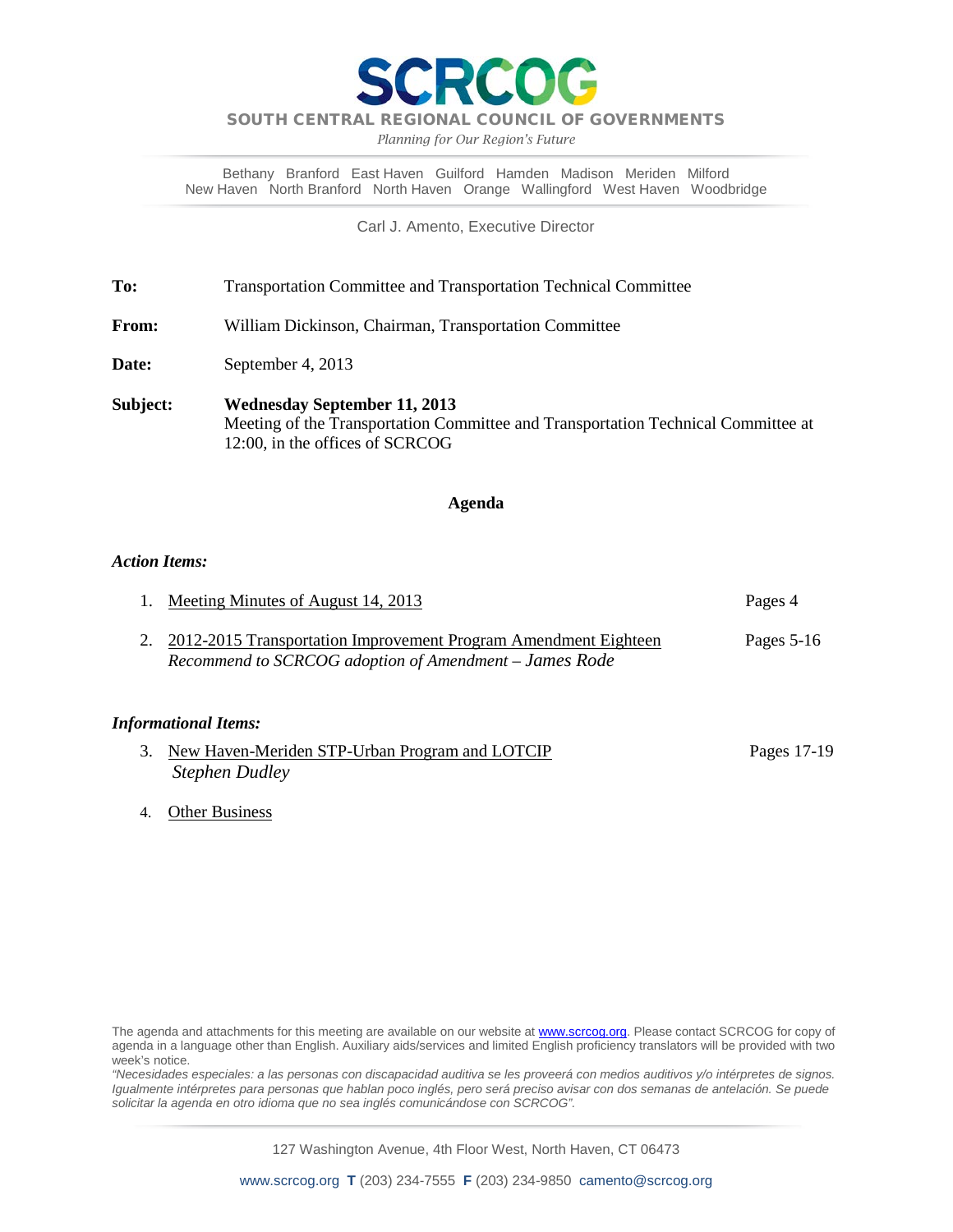PCC

*Planning for Our Region's Future*

Bethany Branford East Haven Guilford Hamden Madison Meriden Milford New Haven North Branford North Haven Orange Wallingford West Haven Woodbridge

Carl J. Amento, Executive Director

Transportation and Transportation Technical Committee Distribution List *All Receiving Agenda Notice via Email or Fax Agenda at SCRCOG's Web Site: www.scrcog.org*  **September 11, 2013** *Municipalities*  Bethany: S. Huxley, A. Marek, A. Green<sup>1</sup> Branford: A. DaRos, S. Rasmussen, C. Andres, J. Plaziak<sup>1</sup> East Haven: J. Maturo, K. White<sup>1</sup> Guilford: J. Mazza, G. Kral, M. Damiani, J. Portley<sup>1</sup> Hamden: S. Jackson, L. Creane, R. Roscow, E. Fuller, T. Wydra, B. Brinton<sup>1</sup> Madison: F. McPherson, M.  $\text{Out}^1$ Meriden: M. Rohde, D. Caruso, L. Kendzior, D. Brunet, A. Swanson, B. Bass<sup>1</sup> Milford: B. Blake, D. Sulkis, B. Kolwicz, D. Holden, G. Wassmer<sup>1</sup> New Haven: J. DeStefano, K.Murphy, R. Miller<sup>1</sup>, K. Gilvarg, B. Notghi, M Piscitelli, J Travers North Branford: K. Weiss<sup>1</sup>, C. Zebb, M. Paulhus North Haven: M. Freda, A. Fredricksen, B. Cummings, J Bodwell<sup>1</sup> Orange: P. Dinice, S. Savarese Wallingford: W. Dickinson, J. Thompson<sup>1</sup> West Haven: M. Allen, A. Quadir<sup>1</sup>, B. Sabo, Woodbridge: J. Hellauer, P. Rubens-Dahl, W. Connors<sup>1</sup> 1 *voting Technical Transportation Committee member appointed by chief elected official*

#### *Others*

The Advisor Amity Observer Center for Disability Rights: M. Gallucci ConnDOT: M. Rolfe, G. Wright, D. Larosa, J Redeker, R. Etuka, K. Chukwa, M. Salter, P. Zapatrick Connecticut League of Women Voters (New Haven Chapter): N. Ciarleglio Connecticut Post Connecticut Public Broadcasting Connecticut Transit: P. Fry, S. Willis CTRIDES: P. Hypolite Fay, Spofford & Thorndike: G. Lindsay FHWA: Eloise Powell, Amy Jackson-Grove Fox Connecticut Greater New Haven Chamber of Commerce: T. Rescigno, L. DiCocco-Beauton Greater New Haven Convention and Visitors Bureau: G. Kozlowski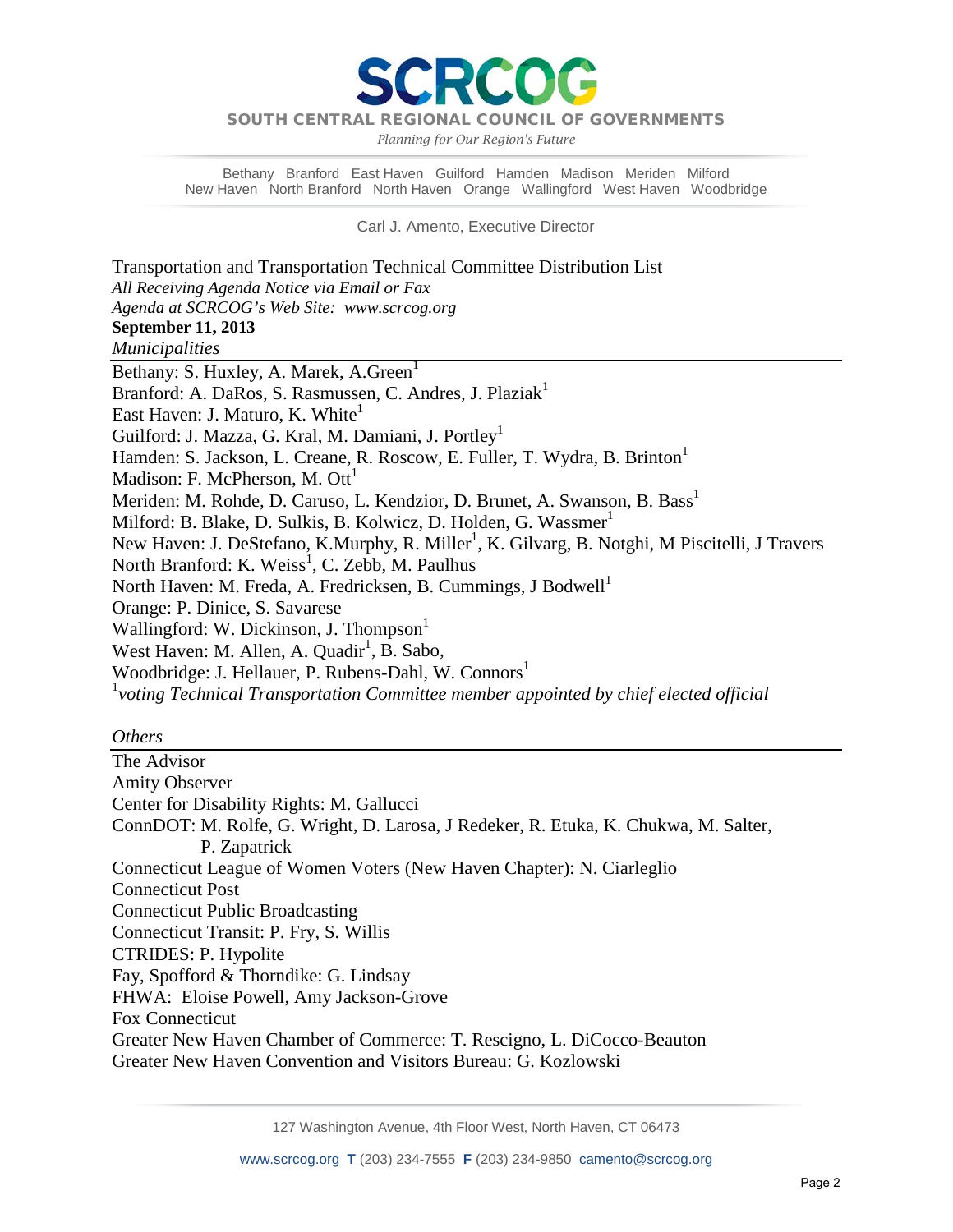

*Planning for Our Region's Future*

Bethany Branford East Haven Guilford Hamden Madison Meriden Milford New Haven North Branford North Haven Orange Wallingford West Haven Woodbridge

Carl J. Amento, Executive Director

*Distribution List (Continued)* **September 11, 2013** Greater New Haven Transit District: D. Carter, L. Richards, A. Naudus Hamden Community News Hamden Journal Hartford Courant Inner City News Integrated Management Controls: S. Gale LaVoz Luchs Associates: R. Dagan Meriden Transit District: J. Zajac Milford Mirror Milford- Orange Bulletin Milford Transit District: H. Jadach My Record Journal New Haven Advocate New Haven Independent New Haven Parking Authority: J. Staniewicz, W. Kilpatrick, M. Fortunata New Haven Register: M. Zaretsky Northeast Transportation Company: J. Spina Office of Congresswoman Rosa DeLauro: L. Mangini Orange Patch PBAmericas (Glastonbury): A. Moretti, Post Chronicle Shoreline Times Shore Publishing Technical Planning Associates: B. Sacco Totokett Times United Illuminating Company: S. Saczynski, Wallingford Public Access West Haven Chamber of Commerce: N. DeMatties West Haven Voice WVIT Channel 30 News WTNH Channel 8 News WTIC 1080 news WRYM 840 AM La Gigante WFSB Channel 3 News WQUN 1220 AM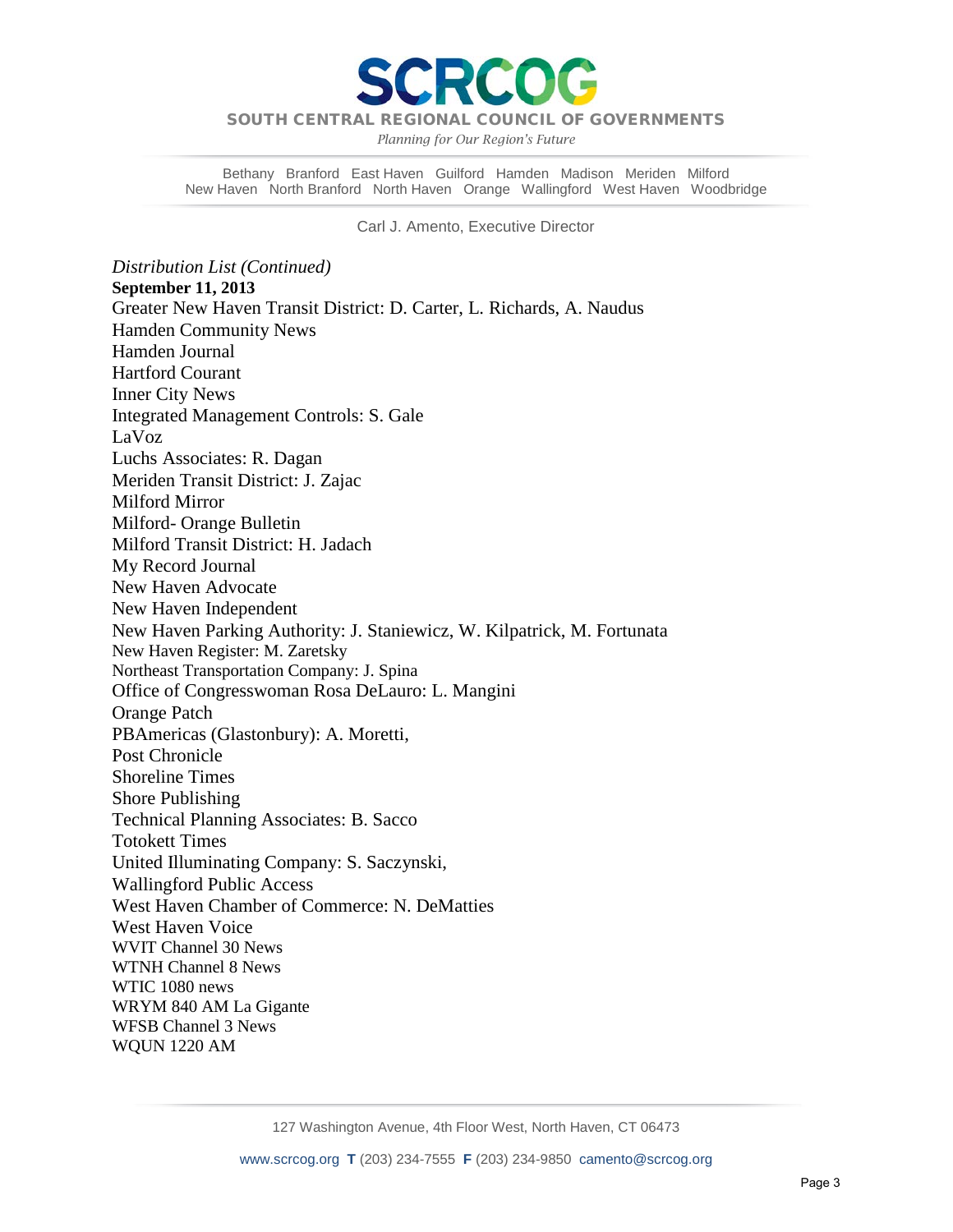

*Planning for Our Region's Future*

Bethany Branford East Haven Guilford Hamden Madison Meriden Milford New Haven North Branford North Haven Orange Wallingford West Haven Woodbridge

Carl J. Amento, Executive Director

#### Minutes Transportation Committee August 14, 2013

| <b>Transportation Committee Members</b>            | <b>Transportation Technical Committee</b> |
|----------------------------------------------------|-------------------------------------------|
| Guilford, FS Joseph Mazza                          | Guilford, Jim Portley                     |
| Branford, Janice Plaziak proxy for First Selectman | Hamden, Robert Brinton                    |
| Unk DaRos                                          | Meriden, Bob Bass                         |
| New Haven, James Travers, Proxy for Mayor John     | Milford, Gary Wassmer                     |
| DeStefano                                          | North Branford, Kurt Weiss                |
|                                                    | North Haven, Jonathan Bodwell             |
| <b>SCRCOG</b>                                      | Orange, Steve Savarese                    |
| Stephen Dudley, Chris Rappa                        | Wallingford, John Thompson                |
| Alicia Leite                                       | West Haven, Abdul Quadir                  |

**Guests** Edgar Wynkoop, CDOT Lou Mangini, Congresswoman DeLauro's office Lori Richards, GNHTD

FS Mazza allowed Stephen Dudley to run the meeting, which was called to order at 12:10.

#### **Action Item #1**

Minutes of the July 10, 2013 meeting were adopted on a motion by J. Plaziak, R. Bass seconded and minutes were approved.

#### **Action Item #2**

S. Dudley presented Amendment 17 which included 5 projects.Stephen Dudley handed out information on project 170-3068 and requested that it be added to amendment 17. B. Brinton made a motion to recommend approval including 170-3068, K. Weiss seconded and motion passed unanimously

#### **Informational Item #3**

S. Dudley gave an update of the STP-Urban program. Correspondence from CDOT on the new LOTCIP program was handed out and points of a draft response were discussed. The committee requested that a copy of the final response be forwarded to each member and that staff work with other RPOs to prepare a unified response to CDOT.

J Plaziak made a motion to adjourn. J. Portley seconded, meeting was adjourned at 12:50 PM.

127 Washington Avenue, 4th Floor West, North Haven, CT 06473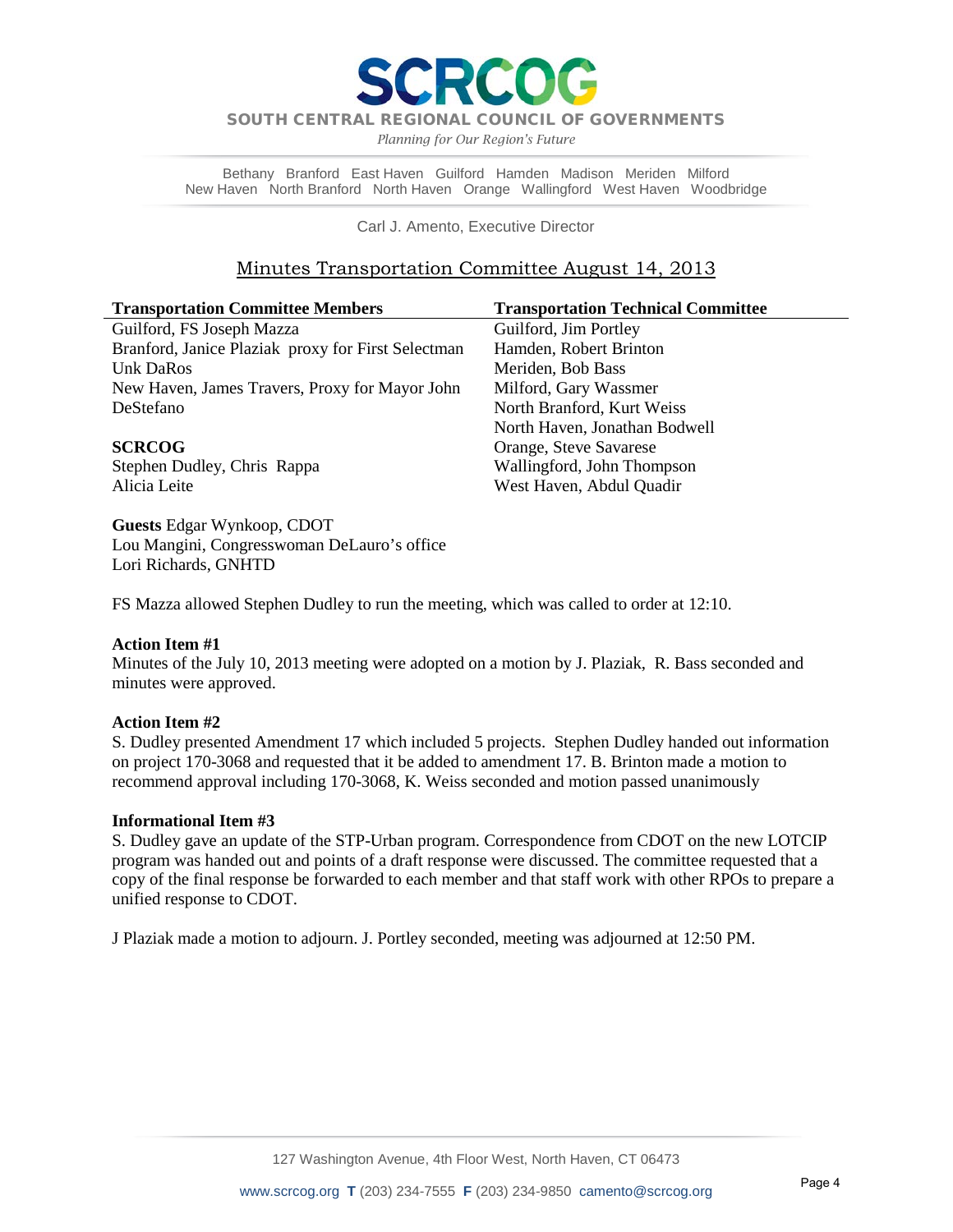### **South Central Regional Council of Governments** 2012-2015 TRANSPORTATION IMPROVEMENT PROGRAM Amendment Number 18

| Project<br><b>Changes</b><br>Reason | 0043-0129 |                                        | 2012-A10-3 Bike/Ped East Haven Shoreline Greenway Trail<br>Amendment 18 moves FD to FY14 and adds CON for FY15<br>Action is necessary maintain project schedule.                                                                                            | Page 7  |
|-------------------------------------|-----------|----------------------------------------|-------------------------------------------------------------------------------------------------------------------------------------------------------------------------------------------------------------------------------------------------------------|---------|
| Project                             | 0092-0669 | 2013-A18-1                             | Rehab BR 03014 Rte 91 O/ Mill River and State St                                                                                                                                                                                                            | Page 8  |
| <b>Changes</b>                      |           | Amendment 18 adds a new project        |                                                                                                                                                                                                                                                             |         |
| Reason                              |           |                                        | Project provides for rehabilitation of Bridge #03014A which carries I-91 NB over the Mill River<br>and State St in New Haven. Work includes Substructure concrete repairs and Structural Steel<br>Repairs both of which were found to be in poor condition. |         |
| Project                             | 0098-0101 | 2013-A13-2                             | Replace Bridge 01127 O/ Farm River                                                                                                                                                                                                                          | Page 9  |
| <b>Changes</b>                      |           | Amendment 18 moves ROW to FY14         |                                                                                                                                                                                                                                                             |         |
| Reason                              |           |                                        | Action is necessary based on latest project schedule.                                                                                                                                                                                                       |         |
| Project                             | 0100-0175 | 2010-A7-2                              | <b>Sackett Point Bridge Replacement</b>                                                                                                                                                                                                                     | Page 10 |
| <b>Changes</b>                      |           | Amendment 18 moves schedule out 1 year |                                                                                                                                                                                                                                                             |         |
| Reason                              |           |                                        | Action is necessary based on latest project schedule.                                                                                                                                                                                                       |         |
| Project                             | 0170-3066 | 2011-a16-3                             | Repair/ Replace overhead sign supports NHS routes Page 11                                                                                                                                                                                                   |         |
| <b>Changes</b>                      |           |                                        | Amendment 18 increases CON funds and changes source                                                                                                                                                                                                         |         |
| Reason                              |           |                                        | Action is necessary based on latest cost estimate for the project                                                                                                                                                                                           |         |
| Project                             | 0170-3258 | 2013-A18-2                             | NHS pavement management Analysis FY14-16                                                                                                                                                                                                                    | Page 12 |
| <b>Changes</b>                      |           | Amendment 18 adds new project          |                                                                                                                                                                                                                                                             |         |
| Reason                              |           |                                        | This project provides funding for the department's pavement management and analysis<br>activities on NHS roadways for FY2014-FY2016                                                                                                                         |         |
| Project                             | 0170-3259 | 2013-A18-3                             | Non NHS pavement management Analysis FY14-16                                                                                                                                                                                                                | Page 12 |
| <b>Changes</b>                      |           | Amendment 18 adds new project          |                                                                                                                                                                                                                                                             |         |
| Reason                              |           |                                        | This project provides funding for the department's pavement management and analysis<br>activities on Non NHS roadways for FY2014-FY2016                                                                                                                     |         |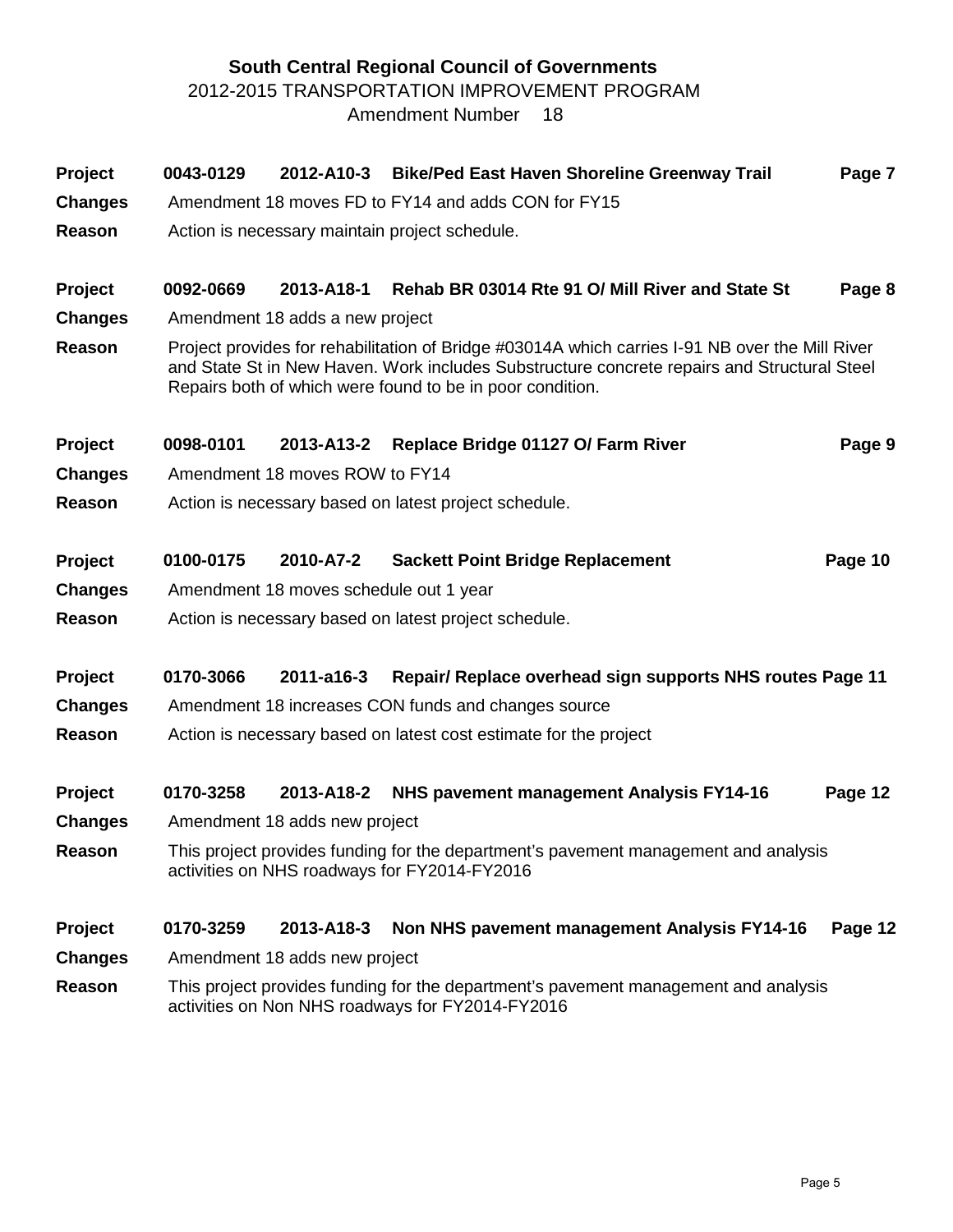#### **South Central Regional Council of Governments** 2012-2015 TRANSPORTATION IMPROVEMENT PROGRAM Amendment Number 18

# **Project 0171-0376 2013-A18-6 Install OSTA Traffic Signals Page 13 Page 13** District 1 approved by the Office of State Traffic Administration. At this time, specific locations for signal projects have not been determined. Project 0171-0377 2013-A18-7 Replace Traffic Signals Page13 **Reason** Project provides funding for the installation and revision of up to 10 traffic control signals in District 1. At this time, specific locations for signal projects have not been determined. **Project 0173-0436 2013-A18-4 Install OSTA Traffic Signals Page 14 Page 14 Changes** Amendment 18 adds new project **Reason** Project provides funding for the installation and revision of up to 5 traffic control signals in District 3 approved by the Office of State Traffic Administration. At this time, specific locations for signal projects have not been determined.

#### **Project 0173-0437 2013-A18-5 Replace Traffic Signals Page 14**

**Changes** Amendment 18 adds new project

**Reason** Project provides funding for the installation and revision of up to 10 traffic control signals in District 3. At this time, specific locations for signal projects have not been determined.

- **Changes** Amendment 18 adds new project
- **Reason** Project provides funding for the installation and revision of up to 5 traffic control signals in

- 
- **Changes** Amendment 18 adds new project
-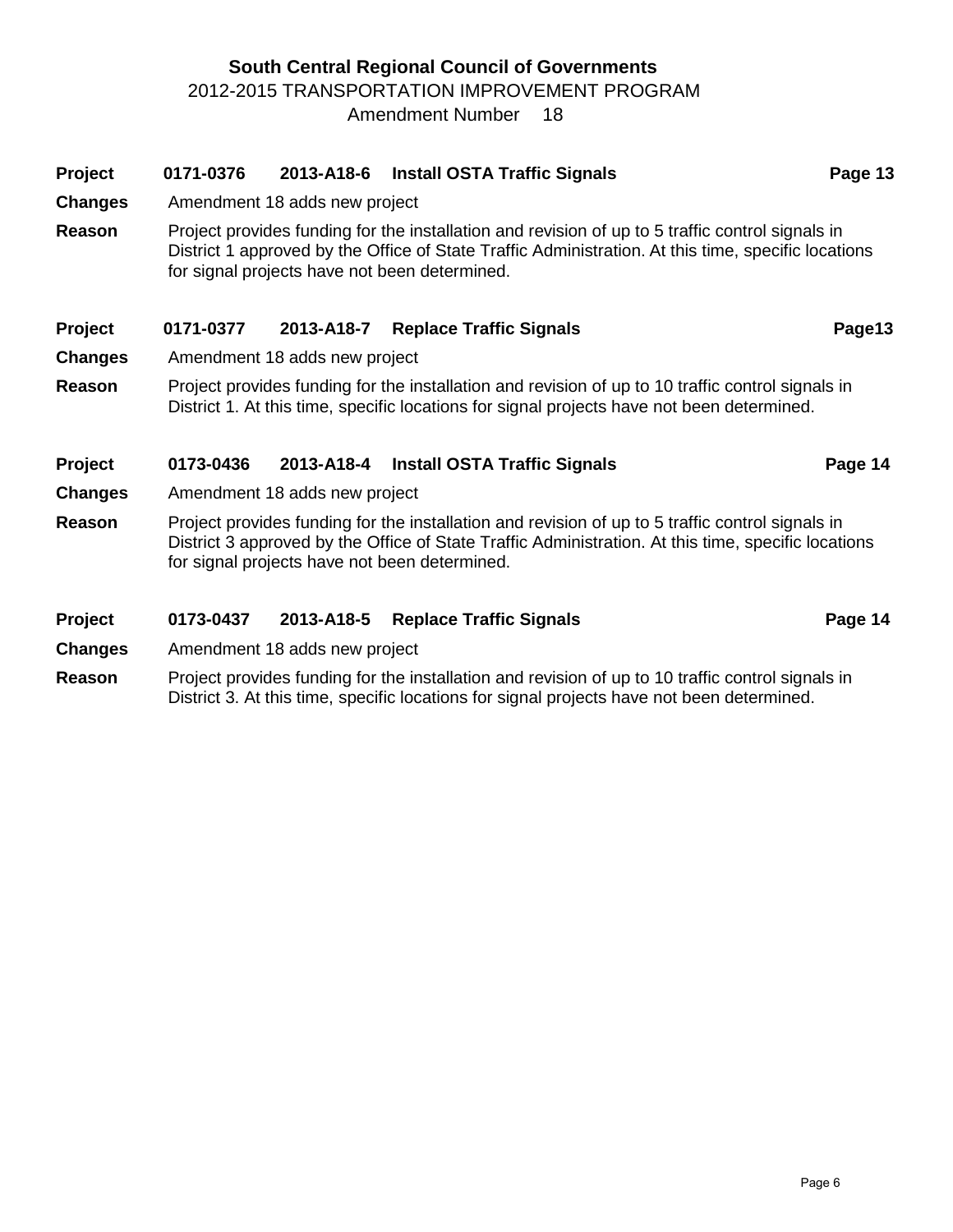# FFY2012-FFY2015 Transportation Improvement Program Amendment 18 South Central Regional Council of Governments

**Municipality** East Haven

**State Project 0043-0129 SCRCOG # 2012-A10-3**

Proposed

**Project Name**Bike/Ped East Haven Shoreline Greenway Trail

**Description** Project is for design and construction of 4,800 ft Shoreline Greenway Trail in East Haven. This section is from Spray park on Cosey Beach Ave to D.C Moore School

| <b>Current TIP Funding (In Thousands)</b>  |              |         |              |      |      |      |             |             |
|--------------------------------------------|--------------|---------|--------------|------|------|------|-------------|-------------|
| <b>Funding</b>                             | <b>Phase</b> |         | <b>Prior</b> | 2012 | 2013 | 2014 | 2015        | <b>FYI</b>  |
| <b>HPP</b>                                 | <b>PD</b>    | Federal |              |      | 64   |      |             |             |
|                                            |              | Local   |              |      | 16   |      |             |             |
|                                            | <b>FD</b>    | Federal |              |      | 132  |      |             |             |
|                                            |              | Local   |              |      | 33   |      |             |             |
| <b>Total Cost</b>                          | \$245        |         | 0            | 0    | 245  | 0    | $\mathbf 0$ | $\mathbf 0$ |
| <b>Proposed TIP Funding (In Thousands)</b> |              |         |              |      |      |      |             |             |
|                                            |              |         |              |      |      |      |             |             |
| <b>Funding</b>                             | <b>Phase</b> |         | <b>Prior</b> | 2012 | 2013 | 2014 | 2015        | <b>FYI</b>  |
| <b>HPP</b>                                 | <b>PD</b>    | Federal |              |      | 64   |      |             |             |
|                                            |              | Local   |              |      | 16   |      |             |             |
|                                            | FD           | Federal |              |      |      | 64   |             |             |
|                                            |              | Local   |              |      |      | 16   |             |             |
|                                            | <b>CON</b>   | Federal |              |      |      |      | 308         |             |
|                                            |              | Local   |              |      |      |      | 222         |             |

#### **Amendment Notes**

FY12 Amend 10 introduces new project. FY12 TIP Amend 18 moves FD to FY14 and add CON for FY15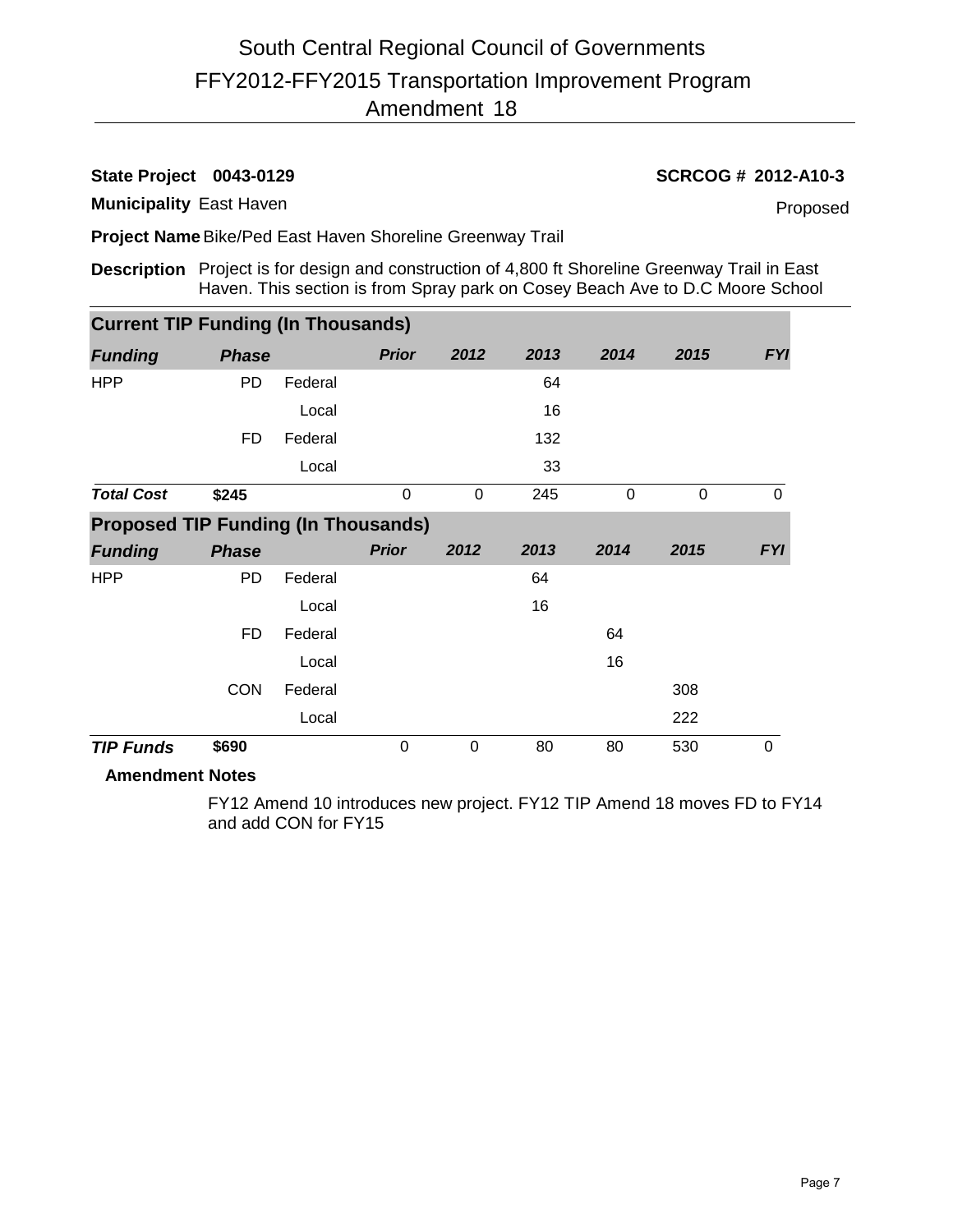### **State Project 0092-0669 SCRCOG # 2013-A18-1**

#### **Municipality** New Haven

Proposed

**Project Name** Rehab BR 03014 Rte 91 O/ Mill River and State St

**Description** Substructure repair, structural steel repairs and painting of bridge #03014A which carries I-91 NB over Mill River, New Haven

# **Current TIP Funding (In Thousands)**

| <b>Proposed TIP Funding (In Thousands)</b> |              |              |              |          |          |      |      |            |  |  |  |
|--------------------------------------------|--------------|--------------|--------------|----------|----------|------|------|------------|--|--|--|
| <b>Funding</b>                             | <b>Phase</b> |              | <b>Prior</b> | 2012     | 2013     | 2014 | 2015 | <b>FYI</b> |  |  |  |
| NHPP-BRX                                   | <b>PD</b>    | Federal      |              |          |          | 117  |      |            |  |  |  |
|                                            |              | <b>State</b> |              |          |          | 13   |      |            |  |  |  |
|                                            | FD.          | Federal      |              |          |          |      | 360  |            |  |  |  |
|                                            |              | <b>State</b> |              |          |          |      | 40   |            |  |  |  |
|                                            | <b>ROW</b>   | Federal      |              |          |          |      | 45   |            |  |  |  |
|                                            |              | <b>State</b> |              |          |          |      | 5    |            |  |  |  |
|                                            | <b>CON</b>   | Federal      |              |          |          |      |      | 9,734      |  |  |  |
|                                            |              | <b>State</b> |              |          |          |      |      | 1,082      |  |  |  |
| <b>TIP Funds</b>                           | \$11,396     |              | $\Omega$     | $\Omega$ | $\Omega$ | 130  | 450  | 10,816     |  |  |  |

#### **Amendment Notes**

FY 12 TIP Amend adds new project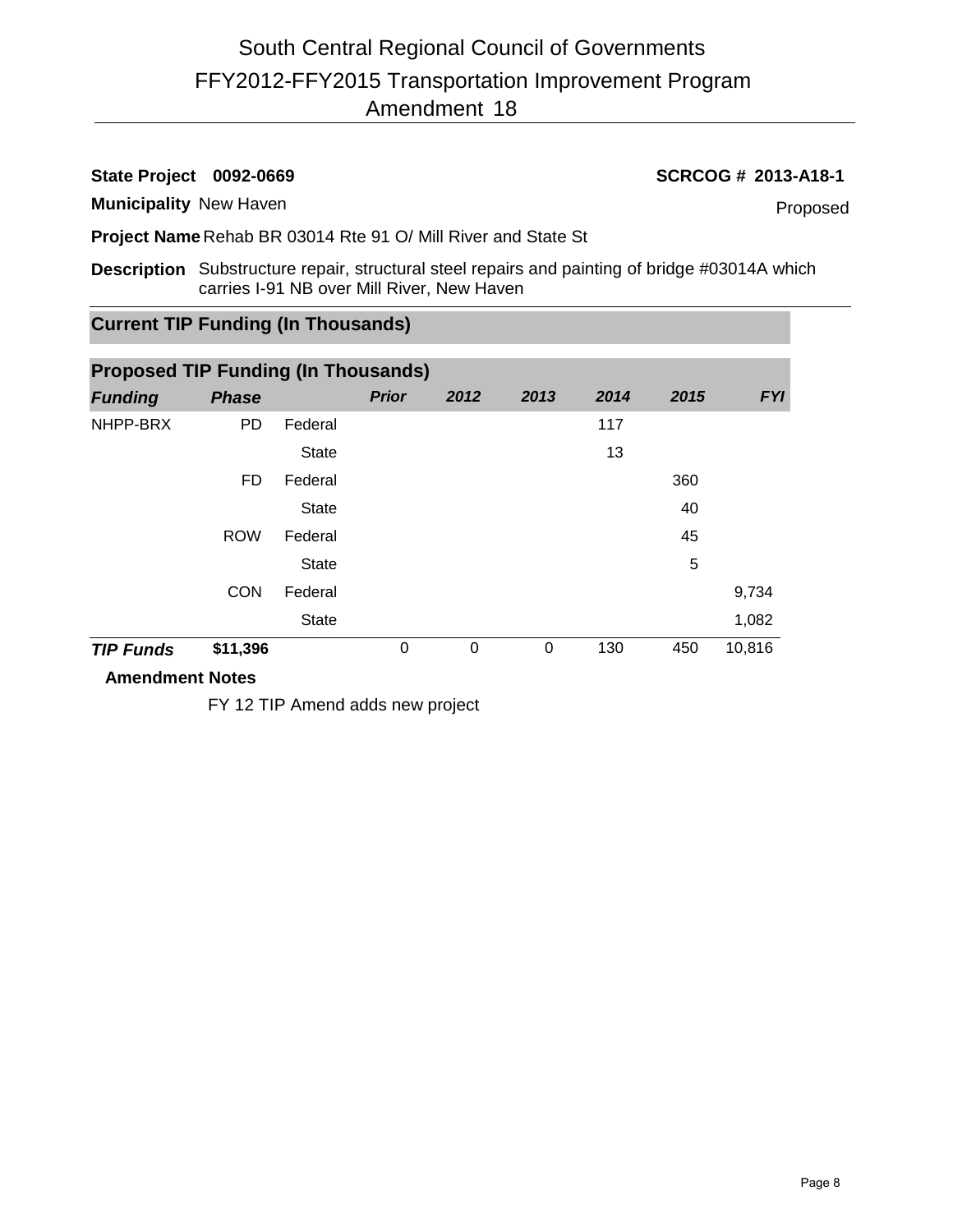# FFY2012-FFY2015 Transportation Improvement Program Amendment 18 South Central Regional Council of Governments

#### **State Project 0098-0101 SCRCOG # 2013-A13-2**

**Municipality** North Branford

Proposed

**Project Name** Replace Bridge 01127 O/ Farm Riv

**Description** Replace Bridge 01127 which carries Route 80 over the Farm River in North Branford

| <b>Current TIP Funding (In Thousands)</b>  |              |              |              |          |      |      |      |            |
|--------------------------------------------|--------------|--------------|--------------|----------|------|------|------|------------|
| <b>Funding</b>                             | <b>Phase</b> |              | <b>Prior</b> | 2012     | 2013 | 2014 | 2015 | <b>FYI</b> |
| <b>STPNH</b>                               | <b>ROW</b>   | Federal      |              |          | 40   |      |      |            |
|                                            |              | <b>State</b> |              |          | 10   |      |      |            |
| <b>Total Cost</b>                          | \$50         |              | 0            | $\Omega$ | 50   | 0    | 0    | 0          |
| <b>Proposed TIP Funding (In Thousands)</b> |              |              |              |          |      |      |      |            |
| <b>Funding</b>                             | <b>Phase</b> |              | <b>Prior</b> | 2012     | 2013 | 2014 | 2015 | <b>FYI</b> |
| <b>STPNH</b>                               | <b>ROW</b>   | Federal      |              |          |      | 40   |      |            |
|                                            |              | <b>State</b> |              |          |      | 10   |      |            |
| <b>TIP Funds</b>                           | \$50         |              | 0            | $\Omega$ | 0    | 50   | 0    | 0          |

#### **Amendment Notes**

Amendment 14 introduces project. FY 12 TIP Amend 18 moves ROW to FY14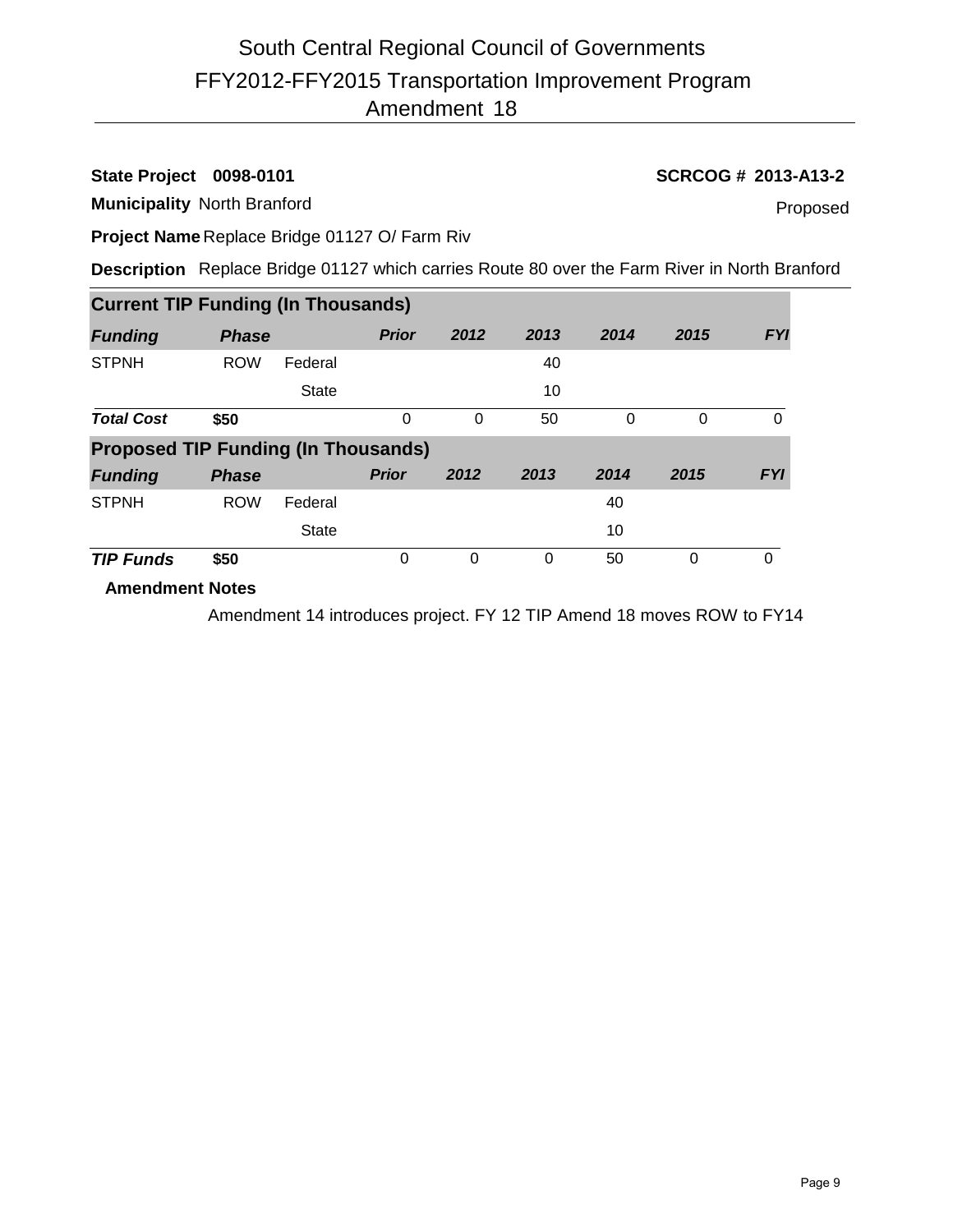**State Project 0100-0175 SCRCOG # 2010-A7-2**

**Municipality** North Haven

Proposed

**Project Name**Sackett Point Bridge Replacement

**Description** Reconstruction of Sackett Point road /bridge over Quinnipiac River. Including widening and realignment of the approaches from Universal Dr to Republic Dr.

| <b>Current TIP Funding (In Thousands)</b> |              |                                            |             |      |        |             |            |  |  |  |
|-------------------------------------------|--------------|--------------------------------------------|-------------|------|--------|-------------|------------|--|--|--|
| <b>Phase</b>                              |              | <b>Prior</b>                               | 2012        | 2013 | 2014   | 2015        | <b>FYI</b> |  |  |  |
| <b>ROW</b>                                | Federal      |                                            |             | 320  |        |             |            |  |  |  |
|                                           | Local        |                                            |             | 40   |        |             |            |  |  |  |
|                                           | <b>State</b> |                                            |             | 40   |        |             |            |  |  |  |
| <b>CON</b>                                | Federal      |                                            |             |      | 10,400 |             |            |  |  |  |
|                                           | Local        |                                            |             |      | 1,300  |             |            |  |  |  |
|                                           | <b>State</b> |                                            |             |      | 1,300  |             |            |  |  |  |
| \$13,400                                  |              | $\boldsymbol{0}$                           | $\mathbf 0$ | 400  | 13,000 | $\mathbf 0$ | $\Omega$   |  |  |  |
|                                           |              |                                            |             |      |        |             |            |  |  |  |
|                                           |              | <b>Proposed TIP Funding (In Thousands)</b> |             |      |        |             |            |  |  |  |
| <b>Phase</b>                              |              | <b>Prior</b>                               | 2012        | 2013 | 2014   | 2015        |            |  |  |  |
| <b>ROW</b>                                | Federal      |                                            |             |      | 320    |             |            |  |  |  |
|                                           | Local        |                                            |             |      | 40     |             | <b>FYI</b> |  |  |  |
|                                           | <b>State</b> |                                            |             |      | 40     |             |            |  |  |  |
| <b>CON</b>                                | Federal      |                                            |             |      |        | 10,400      |            |  |  |  |
|                                           | Local        |                                            |             |      |        | 1,300       |            |  |  |  |
|                                           | State        |                                            |             |      |        | 1,300       |            |  |  |  |
|                                           |              |                                            |             |      |        |             |            |  |  |  |

#### **Amendment Notes**

FY10 TIP Amend 7 introduces new project. FY12 TIP includes ongoing project FY12 TIP Amend 12 moves funds to FY13. FY12 TIP Amend 18 moves schedule out 1 year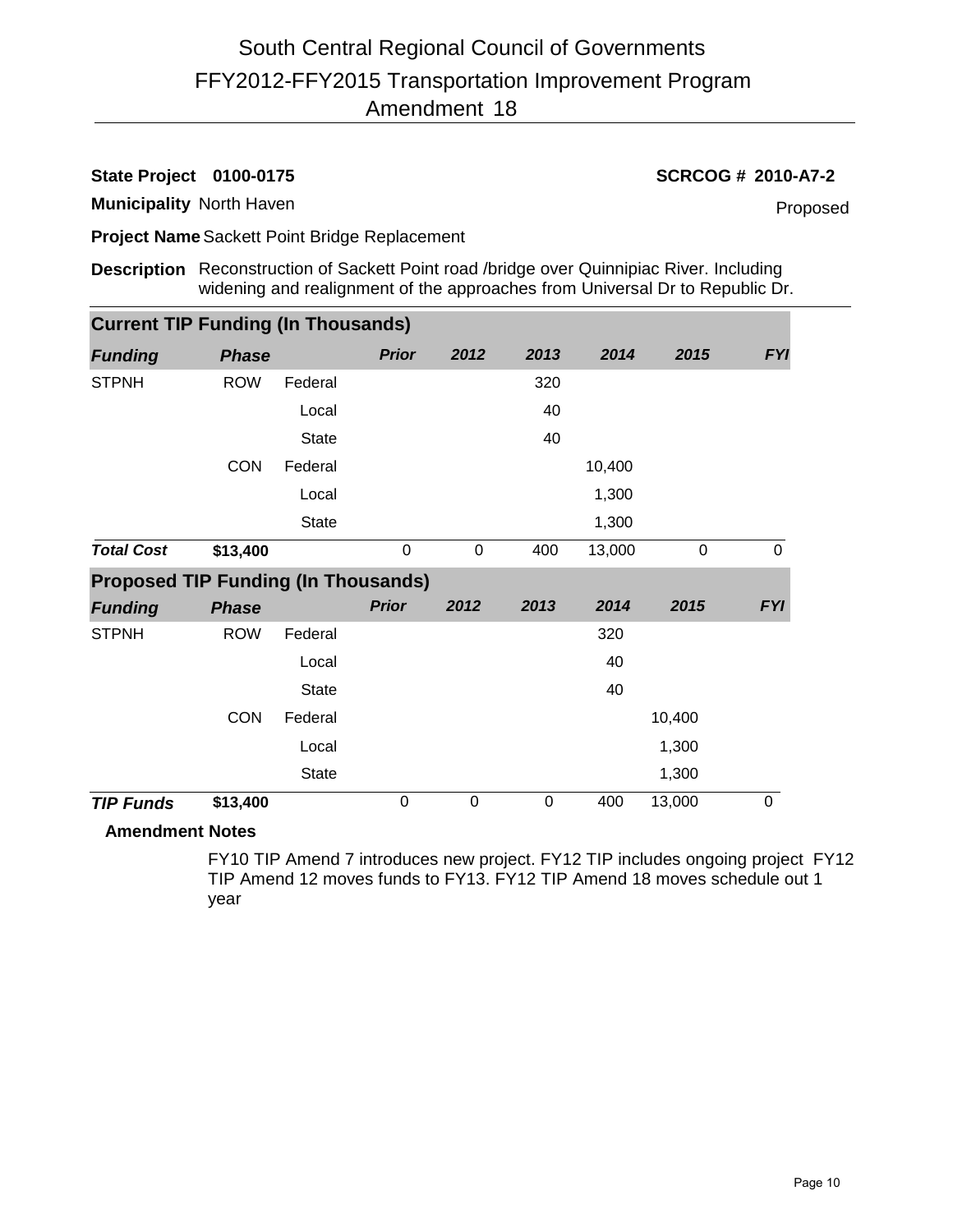**Municipality** Statewide

**State Project 0170-3066 SCRCOG # 2011-a16-3**

Proposed

**Project Name** Repair/ Replace overhead sign supports NHS routes

**Description** Repair or replace overhead sign supports do to deterioration and/ or end of useful life. Estimates are preliminary for 2014 actual locations based on Bridge safety priority list

| <b>Current TIP Funding (In Thousands)</b>  |              |              |              |      |      |       |             |             |
|--------------------------------------------|--------------|--------------|--------------|------|------|-------|-------------|-------------|
| <b>Funding</b>                             | <b>Phase</b> |              | <b>Prior</b> | 2012 | 2013 | 2014  | 2015        | <b>FYI</b>  |
| <b>NHS</b>                                 | <b>PD</b>    | Federal      |              | 80   |      |       |             |             |
|                                            |              | <b>State</b> |              | 20   |      |       |             |             |
|                                            | <b>FD</b>    | Federal      |              |      | 80   |       |             |             |
|                                            |              | <b>State</b> |              |      | 20   |       |             |             |
|                                            | <b>CON</b>   | Federal      |              |      |      | 1,600 |             |             |
|                                            |              | <b>State</b> |              |      |      | 400   |             |             |
| <b>Total Cost</b>                          | \$2,200      |              | $\mathbf 0$  | 100  | 100  | 2,000 | $\mathbf 0$ | $\mathbf 0$ |
| <b>Proposed TIP Funding (In Thousands)</b> |              |              |              |      |      |       |             |             |
| <b>Funding</b>                             | <b>Phase</b> |              | <b>Prior</b> | 2012 | 2013 | 2014  | 2015        | <b>FYI</b>  |
| <b>NHS</b>                                 | <b>PD</b>    | Federal      |              | 80   |      |       |             |             |
|                                            |              | <b>State</b> |              | 20   |      |       |             |             |
|                                            | FD           | Federal      |              |      | 80   |       |             |             |
|                                            |              | <b>State</b> |              |      | 20   |       |             |             |
| <b>NHPP</b>                                | <b>CON</b>   | Federal      |              |      |      | 2,800 |             |             |
|                                            |              | <b>State</b> |              |      |      | 700   |             |             |
| <b>TIP Funds</b>                           | \$3,700      |              | 0            | 100  | 100  | 3,500 | $\mathbf 0$ | 0           |

#### **Amendment Notes**

FY10 TIP Amend 16 adds new project. FY10 TIP Amend 23 splits ENG into PD/FD. FY 12 TIP Amend 18 increases CON funds and changes source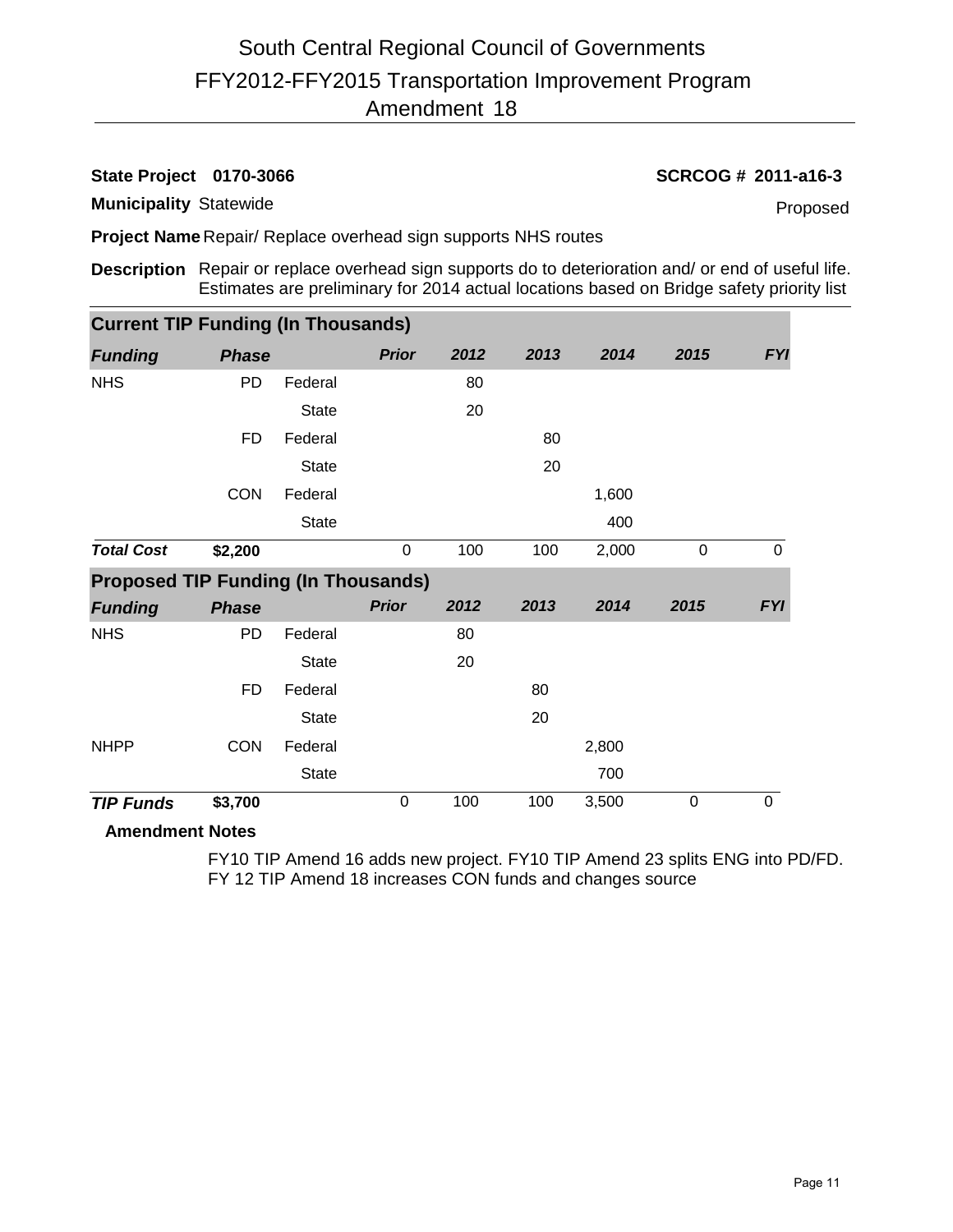### **State Project 0170-3258 SCRCOG # 2013-A18-2**

**Municipality** Statewide

Proposed

**Project Name** NHS pavement management Analysis FY14-16

**Description** Pavement analysis and data collection for NHS roadways. Project is for a 3 year term 12/02/13 to 12/01/16 and replaces #170-2770 which expires 12/10/13

### **Current TIP Funding (In Thousands)**

| <b>Proposed TIP Funding (In Thousands)</b> |              |              |      |      |      |      |            |  |  |
|--------------------------------------------|--------------|--------------|------|------|------|------|------------|--|--|
| <b>Funding</b>                             | <b>Phase</b> | <b>Prior</b> | 2012 | 2013 | 2014 | 2015 | <b>FYI</b> |  |  |
| <b>NHPP</b>                                | PL AC-Entry  |              |      |      | 0    |      |            |  |  |
|                                            | Federal      |              |      |      | 224  | 336  | 448        |  |  |
|                                            | State        |              |      |      | 56   | 84   | 112        |  |  |
| <b>TIP Funds</b>                           | \$1,260      | 0            | 0    | 0    | 280  | 420  | 560        |  |  |

#### **Amendment Notes**

FY 12 TIP Amend 18 adds new project

**State Project 0170-3259 SCRCOG # 2013-A18-3**

**Municipality** Statewide

**Project Name** Non NHS pavement management Analysis FY14-16

**Description** Pavement analysis and data collection for Non- NHS roadways. Project is for a 3 year term 12/02/13 to 12/01/16 and replaces #170-2771 which expires 12/10/13

#### **Current TIP Funding (In Thousands)**

| <b>Proposed TIP Funding (In Thousands)</b> |              |              |          |      |      |      |            |  |  |
|--------------------------------------------|--------------|--------------|----------|------|------|------|------------|--|--|
| <b>Funding</b>                             | <b>Phase</b> | <b>Prior</b> | 2012     | 2013 | 2014 | 2015 | <b>FYI</b> |  |  |
| <b>STPA</b>                                | PL AC-Entry  |              |          |      | 0    |      |            |  |  |
|                                            | Federal      |              |          |      | 240  | 411  | 582        |  |  |
|                                            | <b>State</b> |              |          |      | 60   | 103  | 145        |  |  |
| <b>TIP Funds</b>                           | \$1,541      | 0            | $\Omega$ | 0    | 300  | 514  | 727        |  |  |

**Amendment Notes**

FY 12 TIP Amend adds new project

Proposed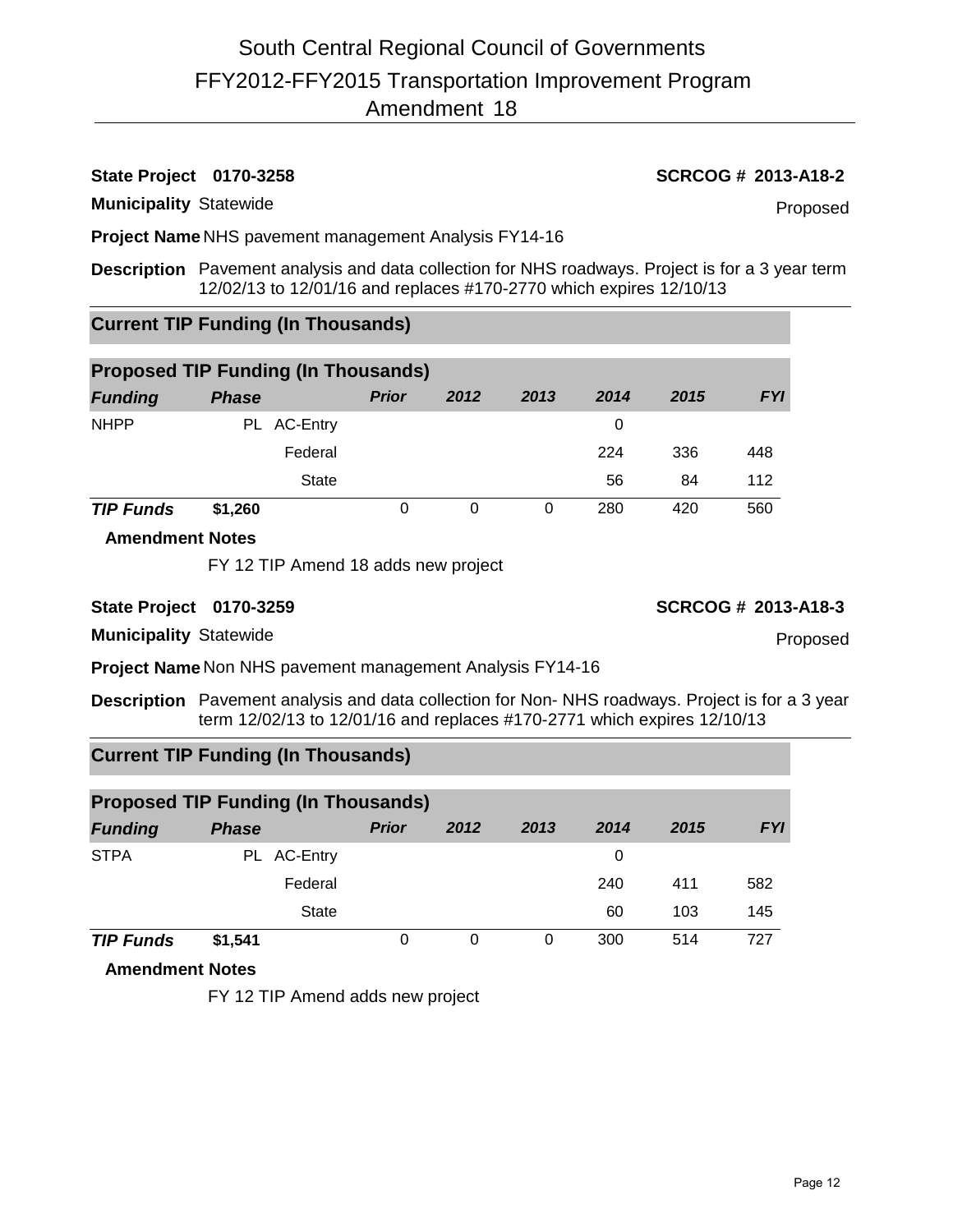#### **State Project 0171-0376 SCRCOG # 2013-A18-6**

**Municipality** District 1

Proposed

**Project Name** Install OSTA Traffic Signals

**Description** Installation and revision of traffic control signals approved by the office of State Traffic Administration (OSTA) in District 1 for FY2015

### **Current TIP Funding (In Thousands)**

| <b>Proposed TIP Funding (In Thousands)</b> |              |              |              |      |      |      |       |            |  |  |  |
|--------------------------------------------|--------------|--------------|--------------|------|------|------|-------|------------|--|--|--|
| <b>Funding</b>                             | <b>Phase</b> |              | <b>Prior</b> | 2012 | 2013 | 2014 | 2015  | <b>FYI</b> |  |  |  |
| <b>STPA</b>                                | <b>ROW</b>   | Federal      |              |      |      | 100  |       |            |  |  |  |
|                                            | <b>CON</b>   | Federal      |              |      |      |      | 920   |            |  |  |  |
|                                            |              | Local        |              |      |      |      | 50    |            |  |  |  |
|                                            |              | <b>State</b> |              |      |      |      | 180   |            |  |  |  |
| <b>TIP Funds</b>                           | \$1,250      |              | 0            | 0    | 0    | 100  | 1,150 | 0          |  |  |  |

#### **Amendment Notes**

FY 12 TIP Amend 18 adds new project

#### **State Project 0171-0377 SCRCOG # 2013-A18-7**

Proposed

**Municipality** District 1

**Project Name** Replace Traffic Signals

**Description** Traffic signal installation and revision at various locationsin District 1 (district signal preservation) for fy 2015

#### **Current TIP Funding (In Thousands)**

| <b>Proposed TIP Funding (In Thousands)</b> |              |         |              |      |      |      |       |            |  |
|--------------------------------------------|--------------|---------|--------------|------|------|------|-------|------------|--|
| <b>Funding</b>                             | <b>Phase</b> |         | <b>Prior</b> | 2012 | 2013 | 2014 | 2015  | <b>FYI</b> |  |
| <b>STPA</b>                                | <b>ROW</b>   | Federal |              |      |      | 100  |       |            |  |
|                                            | CON          | Federal |              |      |      |      | 2,400 |            |  |
| <b>TIP Funds</b>                           | \$2,500      |         | 0            | 0    | 0    | 100  | 2.400 |            |  |

#### **Amendment Notes**

FY 12 TIP Amend adds new project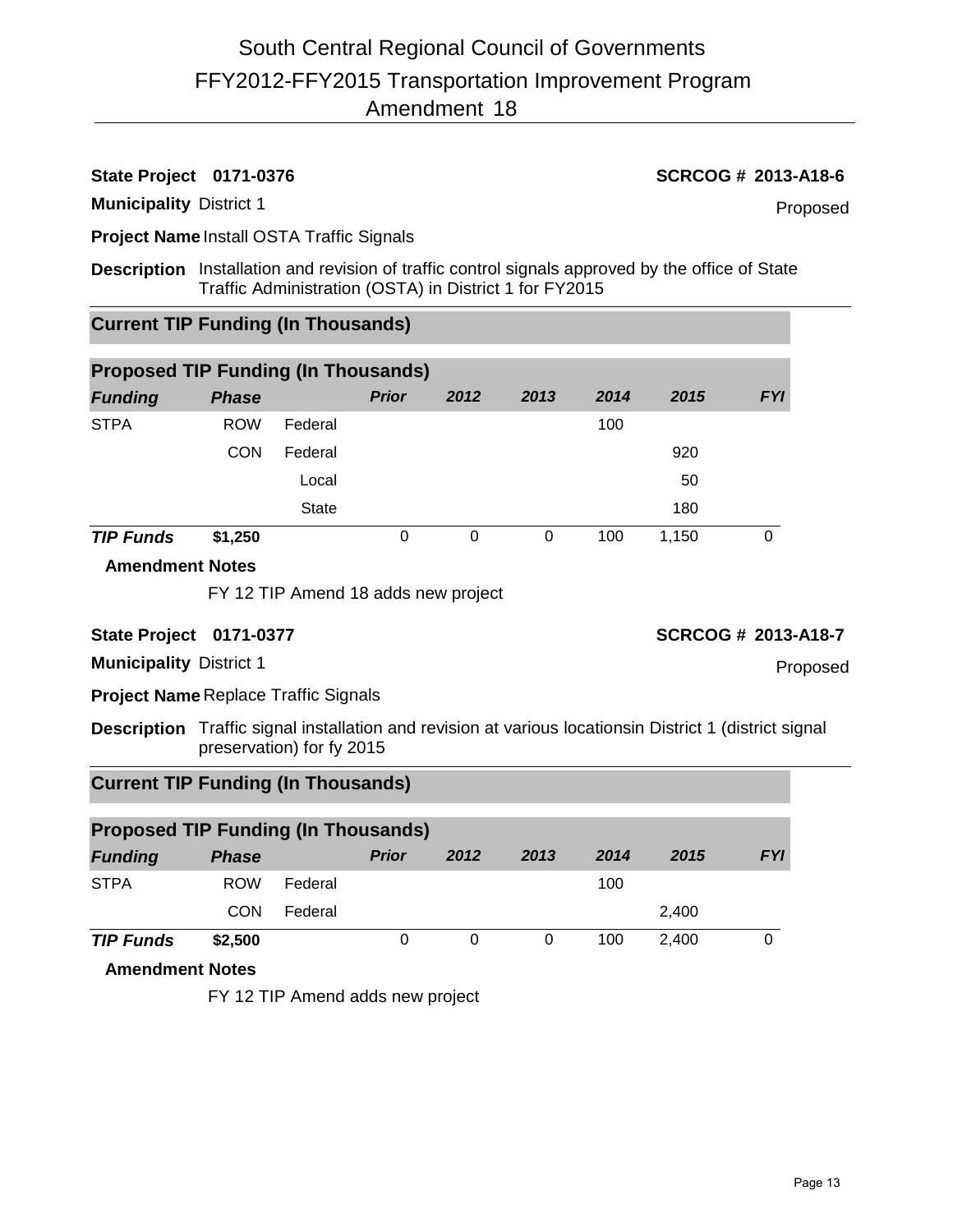#### **State Project 0173-0436 SCRCOG # 2013-A18-4**

**Municipality** District 3

Proposed

**Project Name** Install OSTA Traffic Signals

**Description** Installation and revision of traffic control signals approved by the office of State Traffic Administration (OSTA) in District 3 for FY2015

### **Current TIP Funding (In Thousands)**

| <b>Proposed TIP Funding (In Thousands)</b> |              |              |              |      |      |      |       |            |  |
|--------------------------------------------|--------------|--------------|--------------|------|------|------|-------|------------|--|
| <b>Funding</b>                             | <b>Phase</b> |              | <b>Prior</b> | 2012 | 2013 | 2014 | 2015  | <b>FYI</b> |  |
| <b>STPA</b>                                | <b>ROW</b>   | Federal      |              |      |      | 100  |       |            |  |
|                                            | <b>CON</b>   | Federal      |              |      |      |      | 920   |            |  |
|                                            |              | Local        |              |      |      |      | 50    |            |  |
|                                            |              | <b>State</b> |              |      |      |      | 180   |            |  |
| <b>TIP Funds</b>                           | \$1,250      |              | 0            | 0    | 0    | 100  | 1,150 | 0          |  |

#### **Amendment Notes**

FY12 TIP Amend 18 adds new project

#### **State Project 0173-0437 SCRCOG # 2013-A18-5**

Proposed

**Municipality** District 3

**Project Name** Replace Traffic Signals

**Description** Traffic signal installation and revision at various locationsin District 3 (district signal preservation) for fy 2015

#### **Current TIP Funding (In Thousands)**

| <b>Proposed TIP Funding (In Thousands)</b> |              |         |              |      |      |      |       |            |  |
|--------------------------------------------|--------------|---------|--------------|------|------|------|-------|------------|--|
| <b>Funding</b>                             | <b>Phase</b> |         | <b>Prior</b> | 2012 | 2013 | 2014 | 2015  | <b>FYI</b> |  |
| <b>STPA</b>                                | <b>ROW</b>   | Federal |              |      |      | 100  |       |            |  |
|                                            | CON          | Federal |              |      |      |      | 2,400 |            |  |
| <b>TIP Funds</b>                           | \$2,500      |         | 0            | 0    | 0    | 100  | 2.400 |            |  |

#### **Amendment Notes**

FY 12 TIP Amend adds new project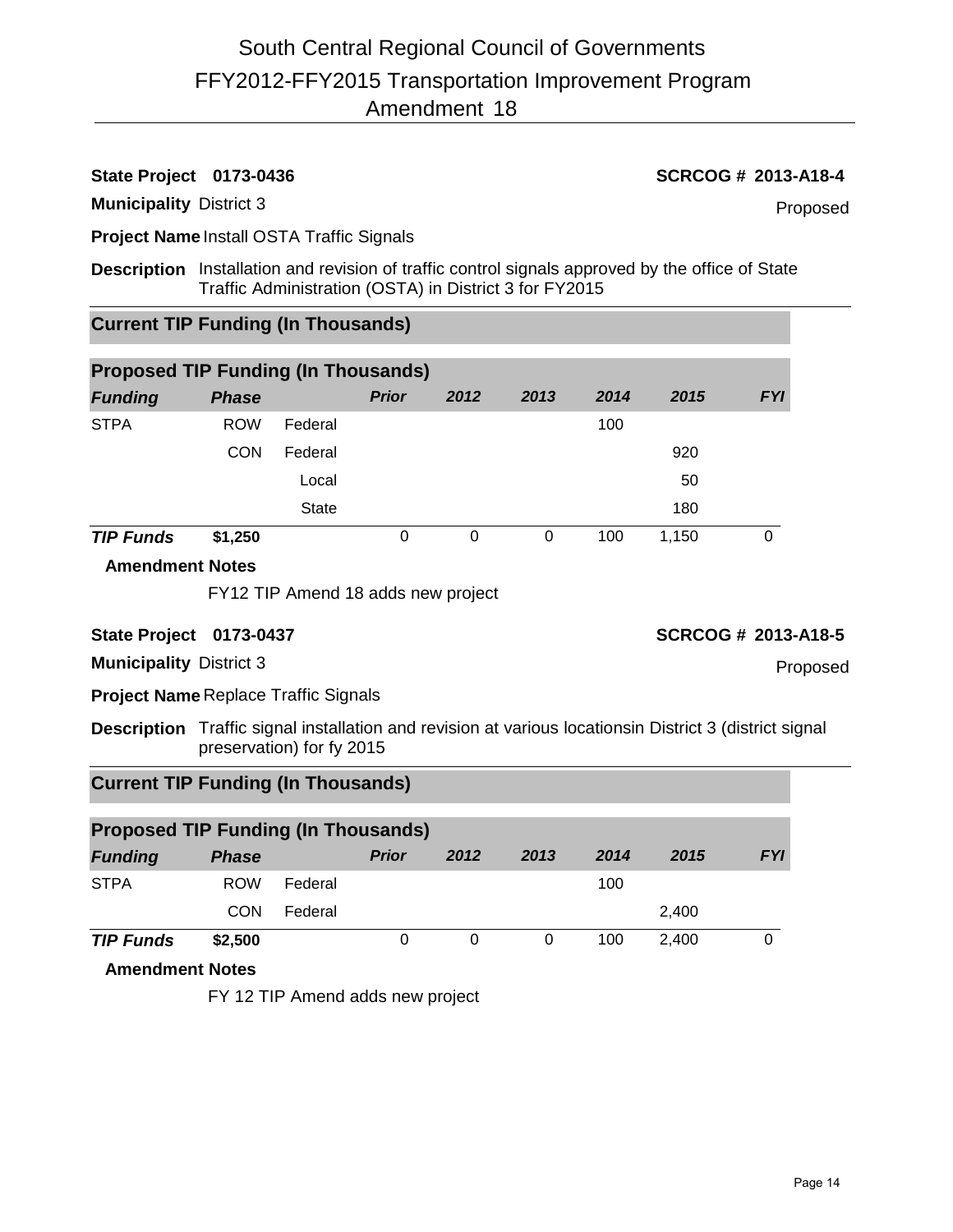**RCO** 

*Planning for Our Region's Future*

Bethany Branford East Haven Guilford Hamden Madison Meriden Milford New Haven North Branford North Haven Orange Wallingford West Haven Woodbridge

Carl J. Amento, Executive Director

*Resolution Fiscal Year 2012-Fiscal Year 2015 Transportation Improvement Program Amendment Eighteen*

- *Whereas:* U.S. Department of Transportation "Metropolitan Planning Regulations" (23 *CFR* 450) prescribe that each metropolitan planning organization maintain a financially constrained multi-modal transportation improvement program consistent with a *State Implementation Plan for Air Quality* (*SIP*) conforming to both U.S. Environmental Protection Administration-established air quality guidelines and *SIP*-established mobile source emissions budgets; and
- *Whereas:* The Council, per 23 *CFR* 450.324 and in cooperation with the Connecticut Department of Transportation (ConnDOT) and public transit operators and relying upon financial constraints offered by ConnDOT, adopted a *Fiscal Year 2012-Fiscal Year 2015 Transportation Improvement Program* on January 25, 2012, after finding the *Program* conforming per U.S. Environmental Protection Administration (U.S. EPA) final conformity rule (40 *CFR* 51 and 93) and relevant Connecticut Department of Transportation air quality conformity determinations: *Air Quality Conformity Reports: Fiscal Year 2012-2015 Transportation Improvement Program* and the Region's *Long-Range Transportation Plans—2011 to 2040, (April, 2011)*; and
- *Whereas:* The Council, on January 25, 2012, indicated that periodic *Program* adjustment or amendment was possible; and
- *Whereas:* Projects referenced in the Program amendment (below) are consistent with the region's long-range transportation plan (*South Central Regional Long Range Transportation Plan—2011 to 2040, (April, 2011))*; and
- *Whereas:* Council *Public Participation Guidelines: Transportation Planning* have been observed during the development of the proposed *Program* amendment (below); and
- *Whereas*: By agreement between the Council and the Connecticut Department of Transportation, public involvement activities carried out by the South Central Regional Council of Governments in response to U.S. Department of Transportation metropolitan planning requirements are intended to satisfy the requirements associated with development of a *Statewide Transportation Improvement Program* and/or its amendment; and
- *Whereas:* Council of Governments' review of transportation goals, projects and opportunities may result in further adjustment or amendment of the *Program*.

127 Washington Avenue, 4th Floor West, North Haven, CT 06473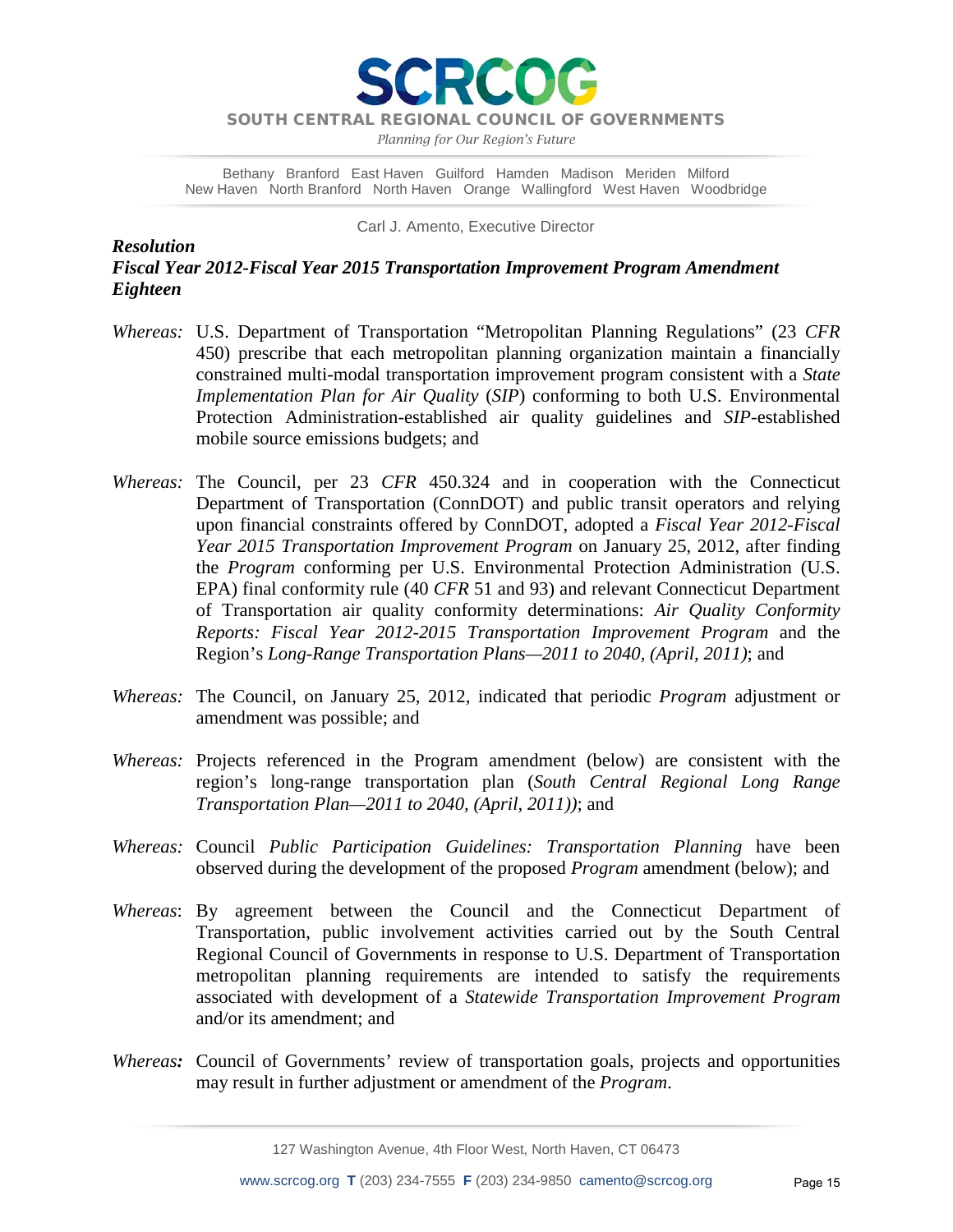

*Planning for Our Region's Future*

Bethany Branford East Haven Guilford Hamden Madison Meriden Milford New Haven North Branford North Haven Orange Wallingford West Haven Woodbridge

Carl J. Amento, Executive Director

*Resolution Fiscal Year 2012-Fiscal Year 2015 Transportation Improvement Program Amendment Eighteen (continued)*

*Now, Therefore, Be It Resolved By the Council of Governments:*

The *Program Amendment Eighteen* shall be transmitted to the Connecticut Department of Transportation, for inclusion in the *State Transportation Improvement Program*

The undersigned duly qualified and acting Secretary of the South Central Regional Council of Governments certifies that the foregoing is a true and correct copy of a resolution adopted at a legally convened meeting of the South Central Regional Council of Governments on **September 25, 2013**

Date: **September 25, 2013**. By:

 First Selectman Michael Freda, *Secretary* South Central Regional Council of Governments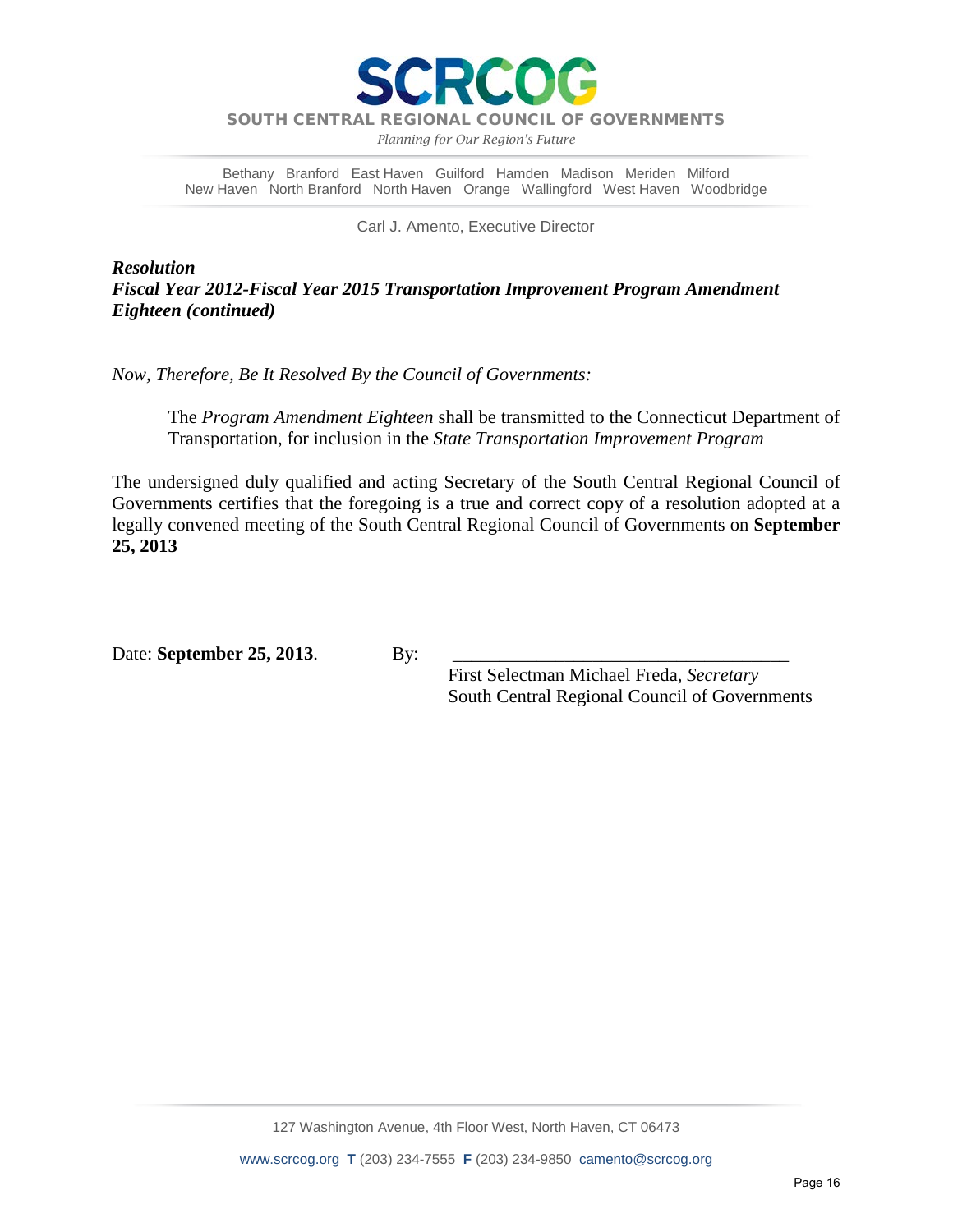## Project Requested by CDOT to Utilize Urban Funds Attributed to Milford

**State Project 0083-0263 SCRCOG # 2013-A18-8**

**Municipality** Milford

STP Urban

**Project Name** Replace BR 06755 Rte 162 over Tuttle Brook

**Description** Replacement of bridge #06755 which carries State Route 162 over Tuttle Brook. Bridge is Structurally deficient due to Serious condition of existing metal pipe arches

### **Current TIP Funding (In Thousands)**

| <b>Proposed TIP Funding (In Thousands)</b> |              |              |              |          |      |      |      |            |  |
|--------------------------------------------|--------------|--------------|--------------|----------|------|------|------|------------|--|
| <b>Funding</b>                             | <b>Phase</b> |              | <b>Prior</b> | 2012     | 2013 | 2014 | 2015 | <b>FYI</b> |  |
| <b>STPBS</b>                               | <b>PD</b>    | Federal      |              |          |      | 60   |      |            |  |
|                                            |              | <b>State</b> |              |          |      | 15   |      |            |  |
|                                            | FD           | Federal      |              |          |      |      | 60   |            |  |
|                                            |              | <b>State</b> |              |          |      |      | 15   |            |  |
|                                            | <b>ROW</b>   | Federal      |              |          |      |      | 40   |            |  |
|                                            |              | <b>State</b> |              |          |      |      | 10   |            |  |
|                                            | <b>CON</b>   | Federal      |              |          |      |      |      | 1,280      |  |
|                                            |              | <b>State</b> |              |          |      |      |      | 320        |  |
| <b>TIP Funds</b>                           | \$1,800      |              | 0            | $\Omega$ | 0    | 75   | 125  | 1,600      |  |

#### **Amendment Notes**

FY12 TIP Amend 18 introduces project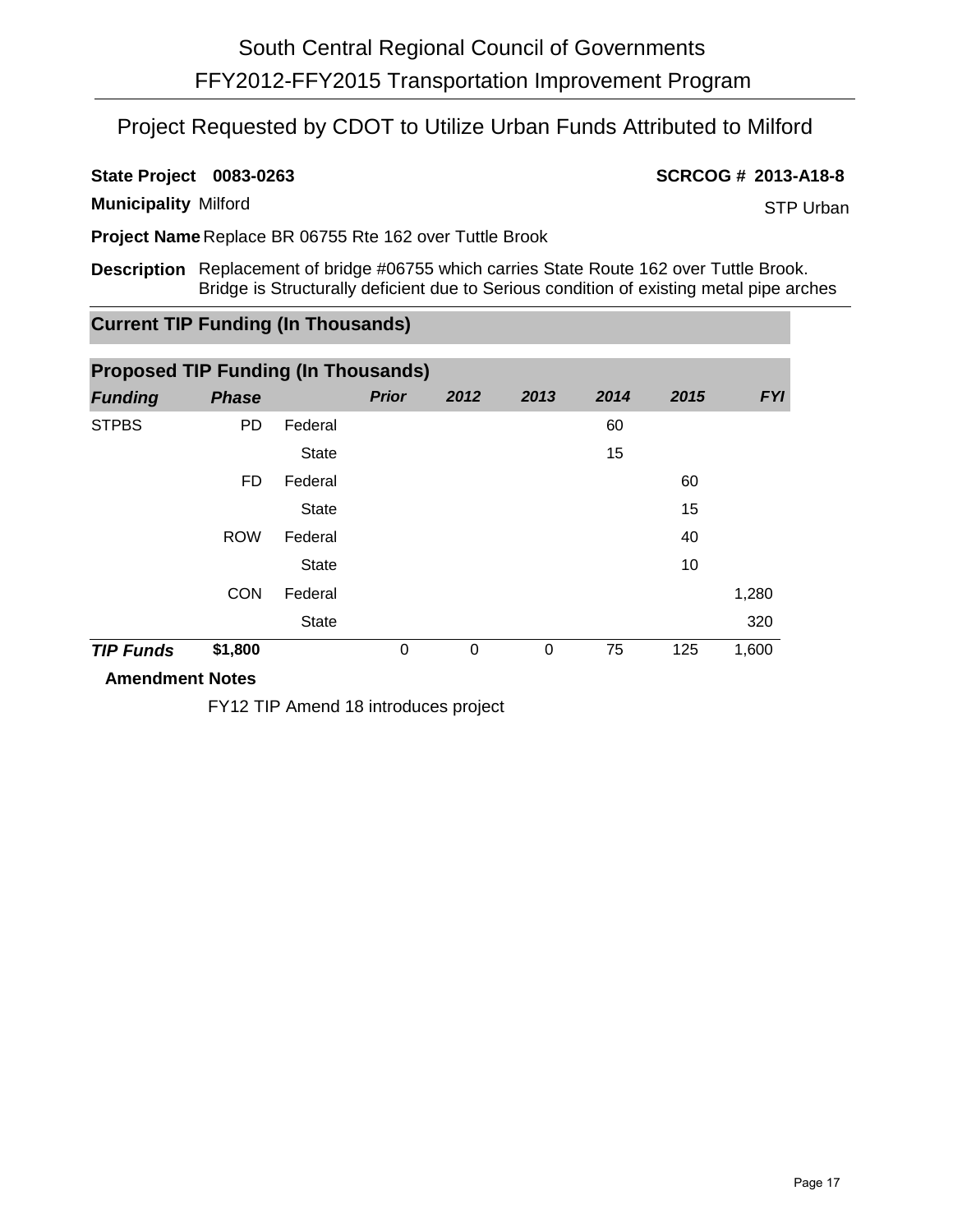#### **South Central Regional Council of Governments**

Active STP-Urban Funded Projects

#### **Project 0014-0177 2011-A21-1 Replace Bridge 02675 over Sybil Creek**

Description Project for the Replacement of Bridge 02675 which carries Rte 146 over Sybil Creek. Only ROW phase at this time.

#### **Project 0025-0138 Route 42 Realignment**

Description This project is for the reconstruction Route 42 intended to improve safety and drainage

#### **Project 0043-0128 2013-A13-1 Replace Bridge 01665 O/ Farm River**

Description Replacement of bridge 01665 which carries Route 100 over the Farm River in East Haven Only ROW phase at this time.

#### **Project 0059-0157 2011-A21-2 Replace Bridge 02677 over Stream**

Description Project for the Replacement of Bridge 02677 which carries Rte 146 over an unnamed Stream. Only ROW phase at this time

#### **Project 0059-0161 2012-A27-1 Long Hill Rd Reconstruction**

Description 3600' of Long Hill Rd will be widened to 30', a new culvert installed @ Spinning Mill Brook and Right turn radius at Route 1 will be improved.

#### **Project 0061-TMPI 2013-A14-3 Hamden Signals**

Description Complete replacement of 7 existing Signals Whitney Ave @ Worth, Dixwell, School, Washington, Church Drive, Rte 40 and Dixwell @ Washington Ave.

#### **Project 0079-0210 1999-032 Gravel St: Reconstruction**

Description Reconstruct Gravel Street from East Main Street to Baldwin Ave

#### **Project 0079-0226 2007-048 Quinnipiac River Linear Trail Phase 2**

Description Design and Construct 1.7 Miles of a 10ft wide Multi-purpose trail from Oregon Road to West Main St, Project will include 3 crossings over Sodom Brook. HPP earmark #3862

#### **Project 0083-0262 2011-A15-3 Naugatuck Ave Drainage**

Description Project is for improvements to the city owned and maintained Naugatuck Ave storm drainage system